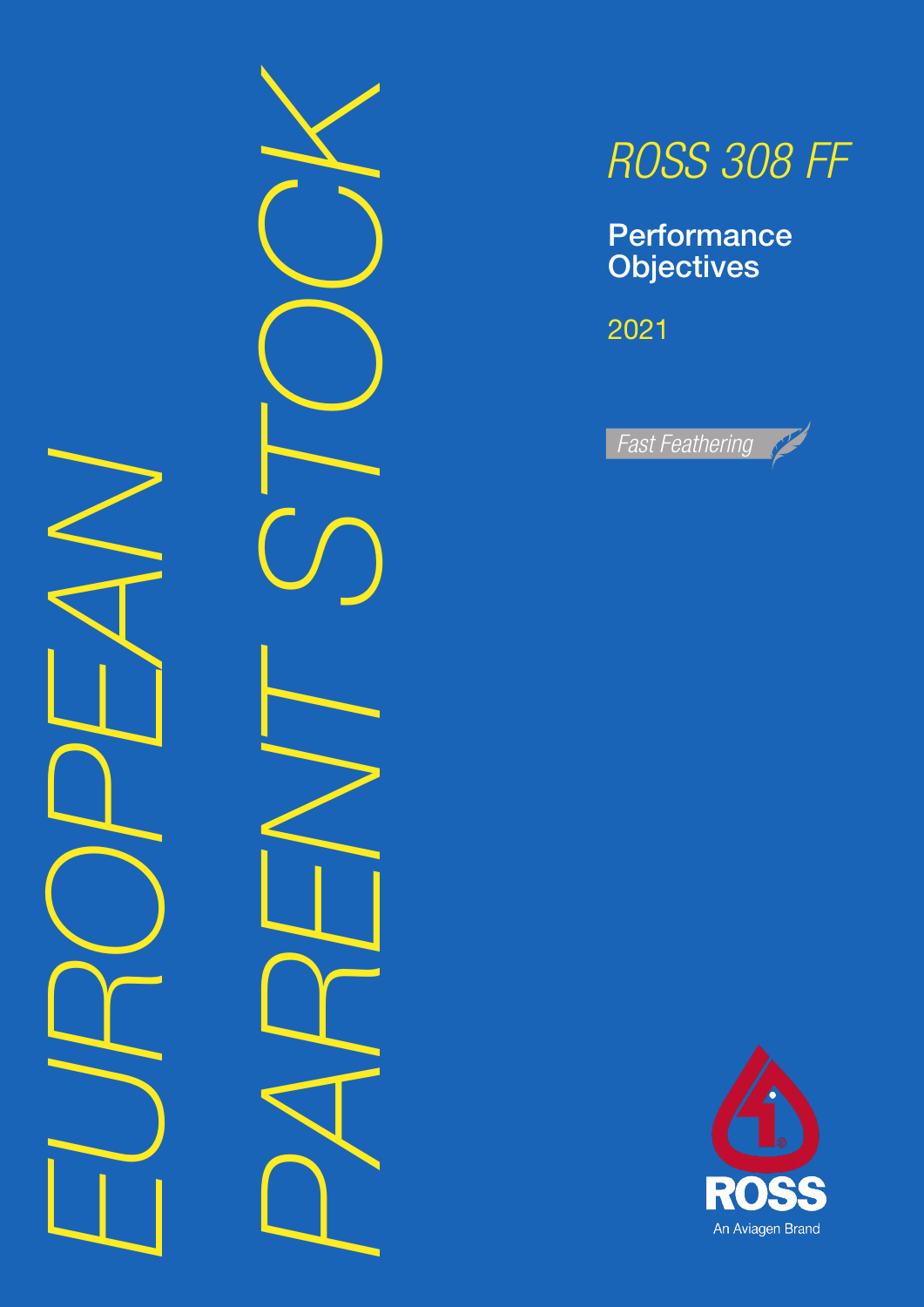## *Introduction*

This booklet contains the performance objectives for the Ross® 308 FF (fast feathering) parent stock and should be used in conjunction with the Ross Parent Stock Management Handbook and the Ross 308 FF Management Supplement.

## *Performance*

The performance objectives included in this document are reflective of the economic drivers and stocking densities typical of Parent Stock production operations within Europe which influence flock cycle planning and management techniques. This typically involves adopting a breeder management strategy which provides first light increase at or before 21 weeks of age (up to 146 days of age).

Performance can be influenced by many factors including flock management, health status and climatic conditions. These objectives indicate the performance which can be achieved under good management and environmental conditions and when feeding recommended nutrient levels.

Variation in performance may occur for a variety of reasons. For example, feed consumption can be affected by form of feed, energy level and house temperature. Information in this booklet should not be regarded as a specification but as a 'Performance Objective'.

Performance levels given assume flocks are managed with separate-sex feeding.

In the tables, values are rounded. This may result in small inaccuracies when using the objectives to calculate other performance statistics.

For further information on the management of Ross stock, please contact your local Ross representative.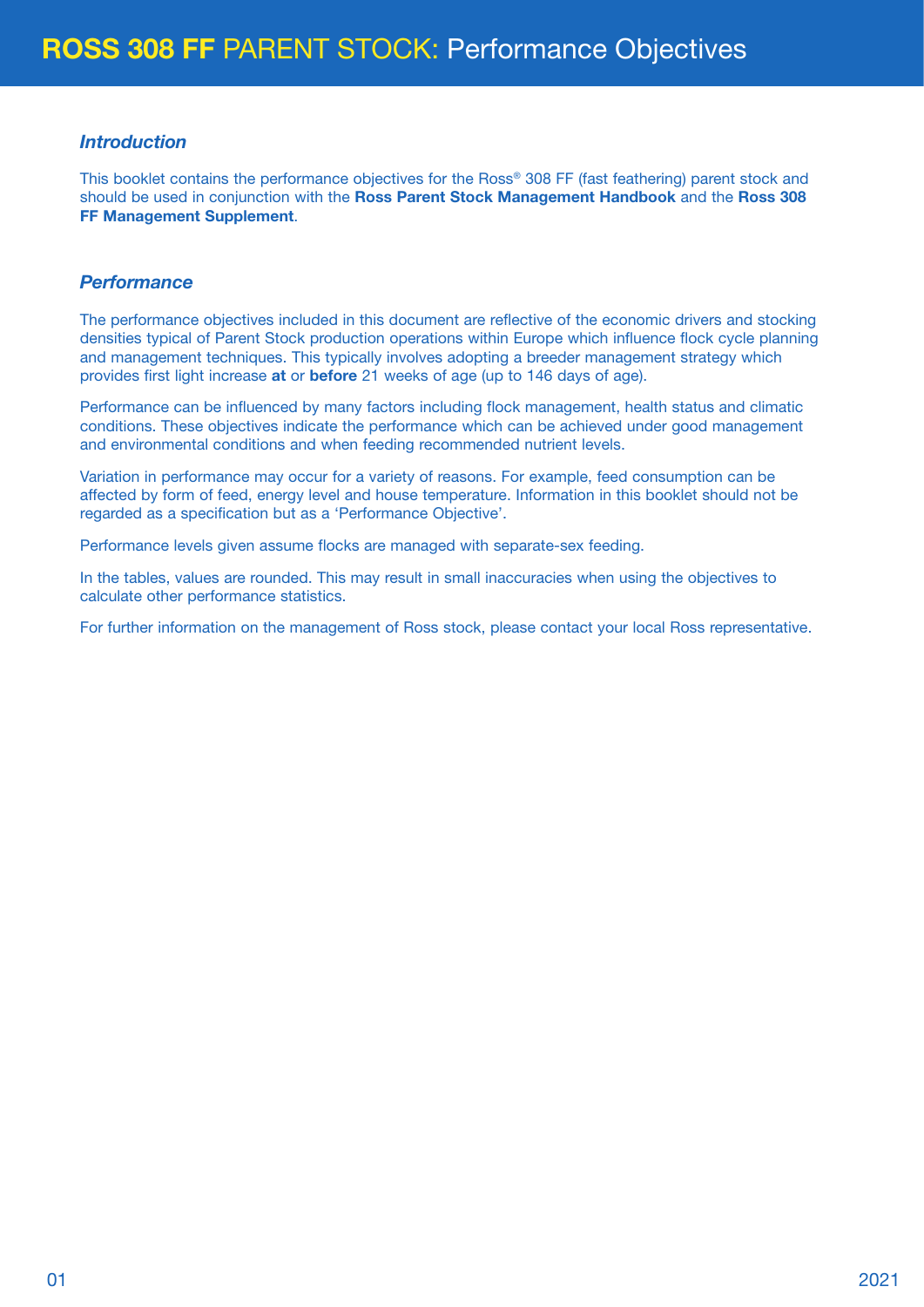## *Contents*

- 02 Performance Summary
- 03 Male Body Weight and Feeding Program
- 04 Female Body Weight and Feeding Program
- 05 Female Feeding into Lay
- 06 Weekly Egg Production
- 07 Weekly Hatchability and Chick Production
- 08 Weekly Egg Weight and Egg Mass

## *Performance Summary*

The figures below are for birds light-stimulated at or before 21 weeks (up to 146 days of age).

## *Summary of 40 Weeks of Production*

| Age at depletion (days)<br>(weeks)                           | 434<br>62 |
|--------------------------------------------------------------|-----------|
| Total eggs (HHA)*                                            | 190.5     |
| Hatching eggs (HHA)*                                         | 179.4     |
| Chicks / female housed at 161 days (23 weeks)                | 151.8     |
| Hatchability (%)                                             | 84.6      |
| Age at 5% production (days)<br>(weeks)                       | 161<br>23 |
| Peak production (%)                                          | 88.7      |
| Body weight at 161 days (23 weeks)                           | 2840 g    |
| Body weight at depletion                                     | 4180 g    |
| Liveability (%) (Rearing period)                             | $95 - 96$ |
| Liveability (%) (Laying period)                              | 92        |
| Feed / 100 chicks** day old - 434 days (0 - 62 weeks)        | 36.3 kg   |
| Feed / 100 hatching eggs** day old - 434 days (0 - 62 weeks) | 30.7 kg   |

\* Hen-Housed Average.

\*\* Feed amounts expressed in the table do not include male feed allocations.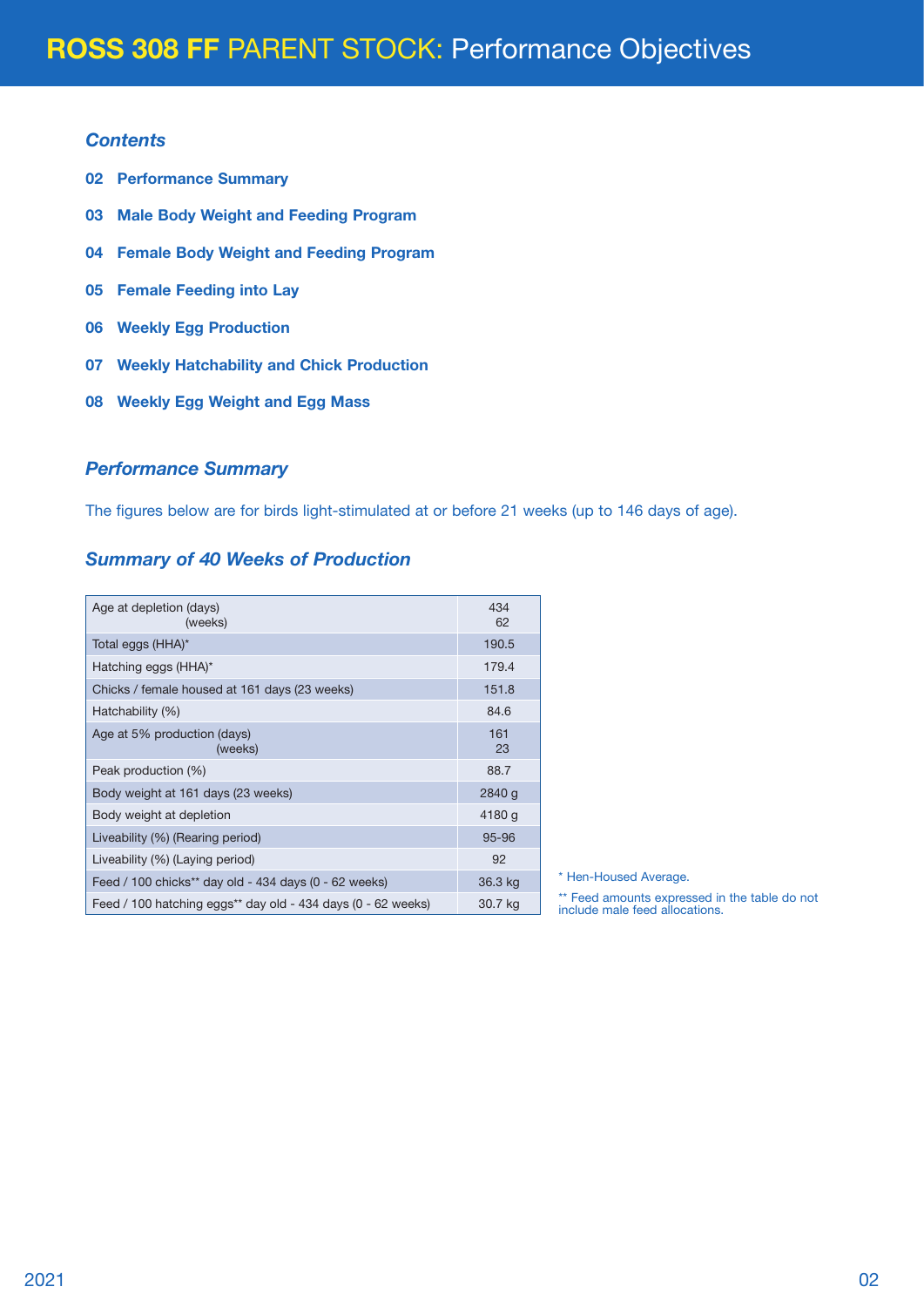### *Male Body Weight and Feeding Program*

| Age<br>(days) | Age<br>(weeks)           | Body weight<br>(g) | Weekly gain<br>(g) | Feed<br>(g/bird/day) | Energy<br>intake (kcal/<br>bird/day)* |
|---------------|--------------------------|--------------------|--------------------|----------------------|---------------------------------------|
| Day old       | $\mathbf{0}$             | 40                 |                    | ad lib               | ad lib                                |
| 7             | $\mathbf{1}$             | 165                | 125                | 35                   | 99                                    |
| 14            | $\overline{c}$           | 340                | 175                | 45                   | 125                                   |
| 21            | 3                        | 550                | 210                | 51                   | 142                                   |
| 28            | $\overline{\mathcal{L}}$ | 780                | 230                | 55                   | 154                                   |
| 35            | 5                        | 980                | 200                | 58                   | 163                                   |
| 42<br>49      | 6<br>$\overline{7}$      | 1150<br>1300       | 170<br>150         | 61<br>68             | 170<br>176                            |
| 56            | 8                        | 1440               | 140                | 70                   | 183                                   |
| 63            | 9                        | 1570               | 130                | 73                   | 189                                   |
| 70            | 10                       | 1695               | 125                | 76                   | 196                                   |
| 77            | 11                       | 1820               | 125                | 78                   | 204                                   |
| 84            | 12                       | 1945               | 125                | 81                   | 211                                   |
| 91            | 13                       | 2070               | 125                | 84                   | 219                                   |
| 98            | 14                       | 2195               | 125                | 87                   | 227                                   |
| 105<br>112    | 15<br>16                 | 2320<br>2450       | 125<br>130         | 90<br>92             | 235<br>248                            |
| 119           | 17                       | 2595               | 145                | 94                   | 253                                   |
| 126           | 18                       | 2740               | 145                | 97                   | 263                                   |
| 133           | 19                       | 2890               | 150                | 101                  | 274                                   |
| 140           | 20                       | 3040               | 150                | 106                  | 286                                   |
| 147           | 21                       | 3195               | 155                | 107                  | 300                                   |
| 154           | 22                       | 3345               | 150                | 112                  | 314                                   |
| 161           | 23                       | 3490               | 145                | 116                  | 324                                   |
| 168           | 24                       | 3630               | 140                | 118                  | 331                                   |
| 175<br>182    | 25<br>26                 | 3750<br>3860       | 120<br>110         | 120<br>126           | 336<br>340                            |
| 189           | 27                       | 3920               | 60                 | 127                  | 342                                   |
| 196           | 28                       | 3970               | 50                 | 128                  | 346                                   |
| 203           | 29                       | 4010               | 40                 | 129                  | 348                                   |
| 210           | 30                       | 4040               | 30                 | 130                  | 351                                   |
| 217           | 31                       | 4070               | 30                 | 131                  | 353                                   |
| 224           | 32                       | 4100               | 30                 | 132                  | 355                                   |
| 231           | 33                       | 4130               | 30                 | 132                  | 358                                   |
| 238<br>245    | 34<br>35                 | 4160<br>4190       | 30<br>30           | 133<br>134           | 360<br>363                            |
| 252           | 36                       | 4220               | 30                 | 135                  | 365                                   |
| 259           | 37                       | 4250               | 30                 | 136                  | 368                                   |
| 266           | 38                       | 4280               | 30                 | 137                  | 370                                   |
| 273           | 39                       | 4310               | 30                 | 138                  | 372                                   |
| 280           | 40                       | 4340               | 30                 | 139                  | 375                                   |
| 287           | 41                       | 4370               | 30                 | 139                  | 377                                   |
| 294<br>301    | 42<br>43                 | 4400<br>4430       | 30<br>30           | 141                  | 379<br>382                            |
| 308           | 44                       | 4460               | 30                 | 141<br>142           | 384                                   |
| 315           | 45                       | 4490               | 30                 | 143                  | 387                                   |
| 322           | 46                       | 4525               | 35                 | 144                  | 390                                   |
| 329           | 47                       | 4560               | 35                 | 145                  | 392                                   |
| 336           | 48                       | 4595               | 35                 | 146                  | 395                                   |
| 343           | 49                       | 4630               | 35                 | 147                  | 397                                   |
| 350           | 50                       | 4665               | 35                 | 148                  | 400                                   |
| 357           | 51                       | 4700               | 35                 | 149                  | 402                                   |
| 364<br>371    | 52<br>53                 | 4735<br>4770       | 35<br>35           | 150<br>151           | 405<br>407                            |
| 378           | 54                       | 4805               | 35                 | 152                  | 409                                   |
| 385           | 55                       | 4840               | 35                 | 152                  | 412                                   |
| 392           | 56                       | 4875               | 35                 | 153                  | 414                                   |
| 399           | 57                       | 4910               | 35                 | 154                  | 416                                   |
| 406           | 58                       | 4945               | 35                 | 155                  | 418                                   |
| 413           | 59                       | 4980               | 35                 | 156                  | 420                                   |
| 420<br>427    | 60<br>61                 | 5015<br>5050       | 35<br>35           | 156<br>157           | 422<br>424                            |
| 434           | 62                       | 5085               | 35                 | 158                  | 426                                   |
|               |                          |                    |                    |                      |                                       |

#### **NOTES**

*Body weights are those 4-6 hours after feeding.*

*This profile allows the male to reach sexual maturity by female first egg. Weekly bodyweight gain beyond 29 weeks (203 days) should average approximately 30-35 g.*

*Field performance has shown that this practice ensures that the body condition of the males is not compromised so they will maintain the best possible fertility levels.*

*\* Feed quantities are a guide only, based on a 5-stage rearing program and a male diet in lay. Adjustments must be made to reflect feeding differing energy levels.*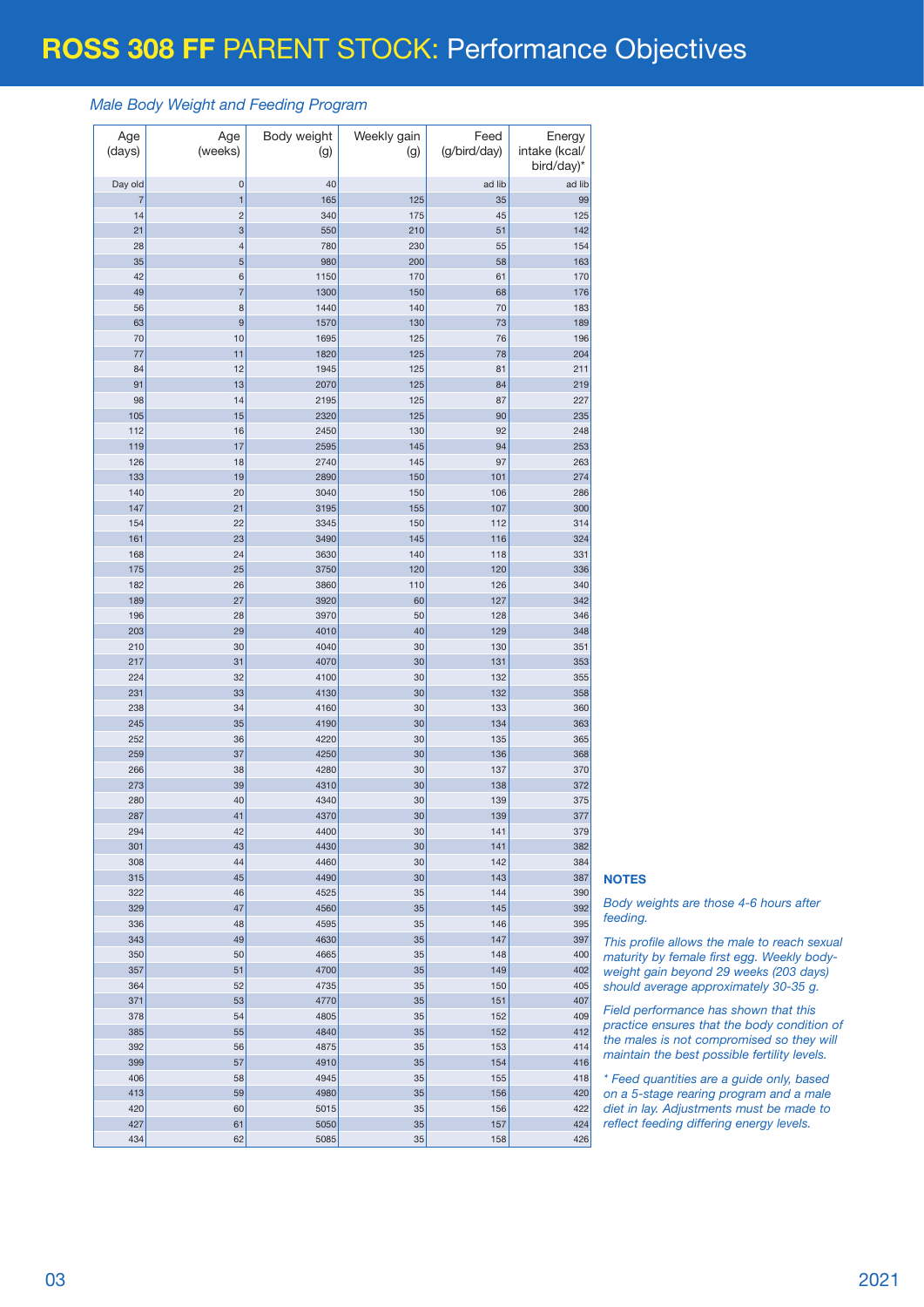### *Female Body Weight and Feeding Program*

| Age<br>(days)  | Age<br>(weeks) | Body weight<br>(g) | Weekly gain<br>(g) | Feed<br>(g/bird/day) | Energy<br>intake (kcal/<br>bird/day)* |
|----------------|----------------|--------------------|--------------------|----------------------|---------------------------------------|
| Day old        | $\mathbf 0$    | 40                 |                    | ad lib               | ad lib                                |
| $\overline{7}$ | $\mathbf{1}$   | 130                | 90                 | 23                   | 64                                    |
| 14             | $\overline{c}$ | 255                | 125                | 28                   | 77                                    |
| 21             | 3              | 385                | 130                | 32                   | 89                                    |
| 28             | 4              | 515                | 130                | 36                   | 101                                   |
| 35             | 5              | 650                | 135                | 41                   | 114                                   |
| 42             | 6              | 790                | 140                | 45                   | 125                                   |
| 49             | $\overline{7}$ | 920                | 130                | 51                   | 134                                   |
| 56             | 8              | 1040               | 120                | 55                   | 142                                   |
| 63             | 9              | 1150               | 110                | 57                   | 149                                   |
| 70             | 10             | 1250               | 100                | 61                   | 158                                   |
| 77             | 11             | 1350               | 100                | 64                   | 167                                   |
| 84             | 12             | 1450               | 100                | 68                   | 177                                   |
| 91             | 13             | 1550               | 100                | 72                   | 187                                   |
| 98             | 14             | 1650               | 100                | 76                   | 197                                   |
| 105            | 15             | 1750               | 100                | 80                   | 208                                   |
| 112            | 16             | 1855               | 105                | 82                   | 221                                   |
| 119            | 17             | 1975               | 120                | 87                   | 234                                   |
| 126            | 18             | 2100               | 125                | 92                   | 247                                   |
| 133            | 19             | 2230               | 130                | 97                   | 261                                   |
| 140            | 20             | 2370               | 140                | 103                  | 277                                   |
| 147<br>154     | 21<br>22       | 2525<br>2685       | 155<br>160         | 105<br>112           | 293<br>313                            |
| 161            | 23             | 2840               | 155                | 125                  | 350                                   |
| 168            | 24             | 2985               | 145                | 144                  | 403                                   |
| 175            | 25             | 3125               | 140                | 158                  | 443                                   |
| 182            | 26             | 3255               | 130                | 165                  | 463                                   |
| 189            | 27             | 3365               | 110                | 165                  | 463                                   |
| 196            | 28             | 3460               | 95                 | 165                  | 463                                   |
| 203            | 29             | 3510               | 50                 | 165                  | 463                                   |
| 210            | 30             | 3540               | 30                 | 165                  | 463                                   |
| 217            | 31             | 3560               | 20                 | 165                  | 463                                   |
| 224            | 32             | 3580               | 20                 | 165                  | 463                                   |
| 231            | 33             | 3600               | 20                 | 165                  | 463                                   |
| 238            | 34             | 3620               | 20                 | 165                  | 463                                   |
| 245            | 35             | 3640               | 20                 | 164                  | 460                                   |
| 252            | 36             | 3660               | 20                 | 164                  | 460                                   |
| 259            | 37             | 3680               | 20                 | 164                  | 460                                   |
| 266            | 38             | 3700               | 20                 | 164                  | 459                                   |
| 273            | 39             | 3720               | 20                 | 164                  | 459                                   |
| 280            | 40             | 3740               | 20                 | 164                  | 458                                   |
| 287            | 41             | 3760               | 20                 | 163                  | 457                                   |
| 294<br>301     | 42<br>43       | 3780<br>3800       | 20<br>20           | 163<br>163           | 456<br>456                            |
| 308            | 44             | 3820               | 20                 | 162                  | 454                                   |
| 315            | 45             | 3840               | 20                 | 162                  | 454                                   |
| 322            | 46             | 3860               | 20                 | 162                  | 452                                   |
| 329            | 47             | 3880               | 20                 | 161                  | 451                                   |
| 336            | 48             | 3900               | 20                 | 161                  | 450                                   |
| 343            | 49             | 3920               | 20                 | 160                  | 449                                   |
| 350            | 50             | 3940               | 20                 | 160                  | 448                                   |
| 357            | 51             | 3960               | 20                 | 160                  | 447                                   |
| 364            | 52             | 3980               | 20                 | 159                  | 446                                   |
| 371            | 53             | 4000               | 20                 | 159                  | 445                                   |
| 378            | 54             | 4020               | 20                 | 158                  | 444                                   |
| 385            | 55             | 4040               | 20                 | 158                  | 443                                   |
| 392            | 56             | 4060               | 20                 | 158                  | 442                                   |
| 399            | 57             | 4080               | 20                 | 158                  | 441                                   |
| 406            | 58             | 4100               | 20                 | 157                  | 440                                   |
| 413            | 59             | 4120               | 20                 | 157                  | 439                                   |
| 420            | 60             | 4140               | 20                 | 157                  | 438                                   |
| 427            | 61             | 4160               | 20                 | 156                  | 438                                   |
| 434            | 62             | 4180               | 20                 | 156                  | 437                                   |

### NOTES

*Body weights are those 4-6 hours after feeding.*

*Weekly body-weight gain beyond 30 weeks (210 days) should average approximately 20 g.*

*\* Feed quantities are a guide only, based on a 5-stage rearing program. Adjustments must be made to reflect feeding differing energy levels.*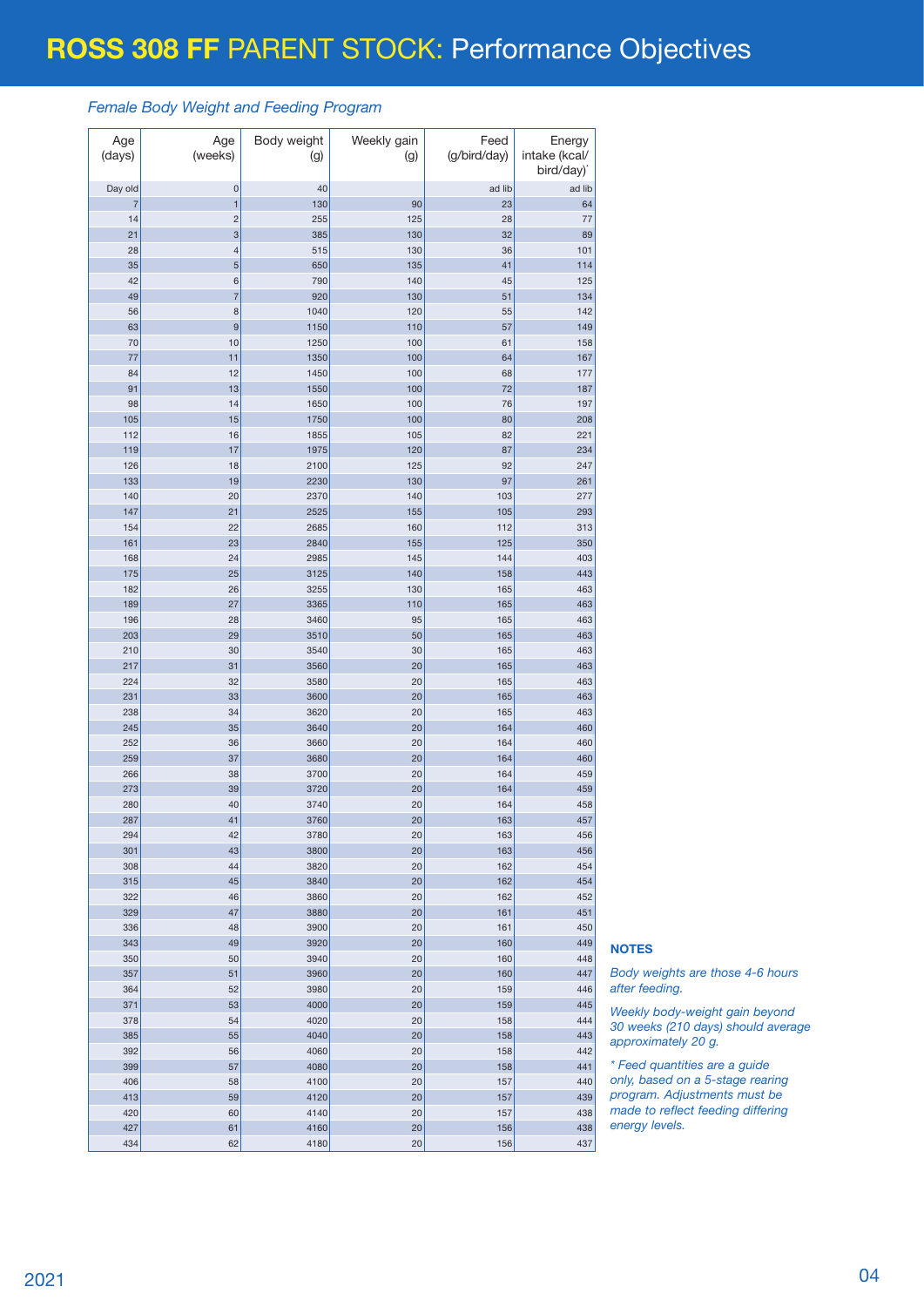### *Female Feeding into Lay*

| Hen-<br>day $(\%)$ | Daily energy<br>intake (kcal/bird/<br>$day)^*$ | Feed intake<br>(g/bird/day) | Feed<br>increase (g/<br>bird/day) |
|--------------------|------------------------------------------------|-----------------------------|-----------------------------------|
| 5                  | 350                                            | 125                         |                                   |
| 10                 | 356                                            | 127                         | $\overline{c}$                    |
| 15                 | 361                                            | 129                         | $\overline{c}$                    |
| 20                 | 367                                            | 131                         | $\overline{2}$                    |
| 25                 | 375                                            | 134                         | 3                                 |
| 30                 | 384                                            | 137                         | 3                                 |
| 35                 | 392                                            | 140                         | 3                                 |
| 40                 | 400                                            | 143                         | 3                                 |
| 45                 | 412                                            | 147                         | $\overline{4}$                    |
| 50                 | 423                                            | 151                         | $\overline{4}$                    |
| 55                 | 434                                            | 155                         | $\overline{4}$                    |
| 65                 | 448                                            | 160                         | 5                                 |
| >75                | 463                                            | 165                         | 5                                 |

*\*Daily energy and feed intakes assume an ambient temperature of 20 - 21oC.*

#### **NOTES**

*Feeding programs should be adjusted according to actual feed intake at 5% hen-day production. It may be necessary to adjust feed amounts daily (rather than every 5% as given in the table), taking into account the rate of daily production. Adjustments to feed amounts will need to be made if dietary energy levels are different to those recommended or if environmental temperatures are warmer or cooler than assumed here.*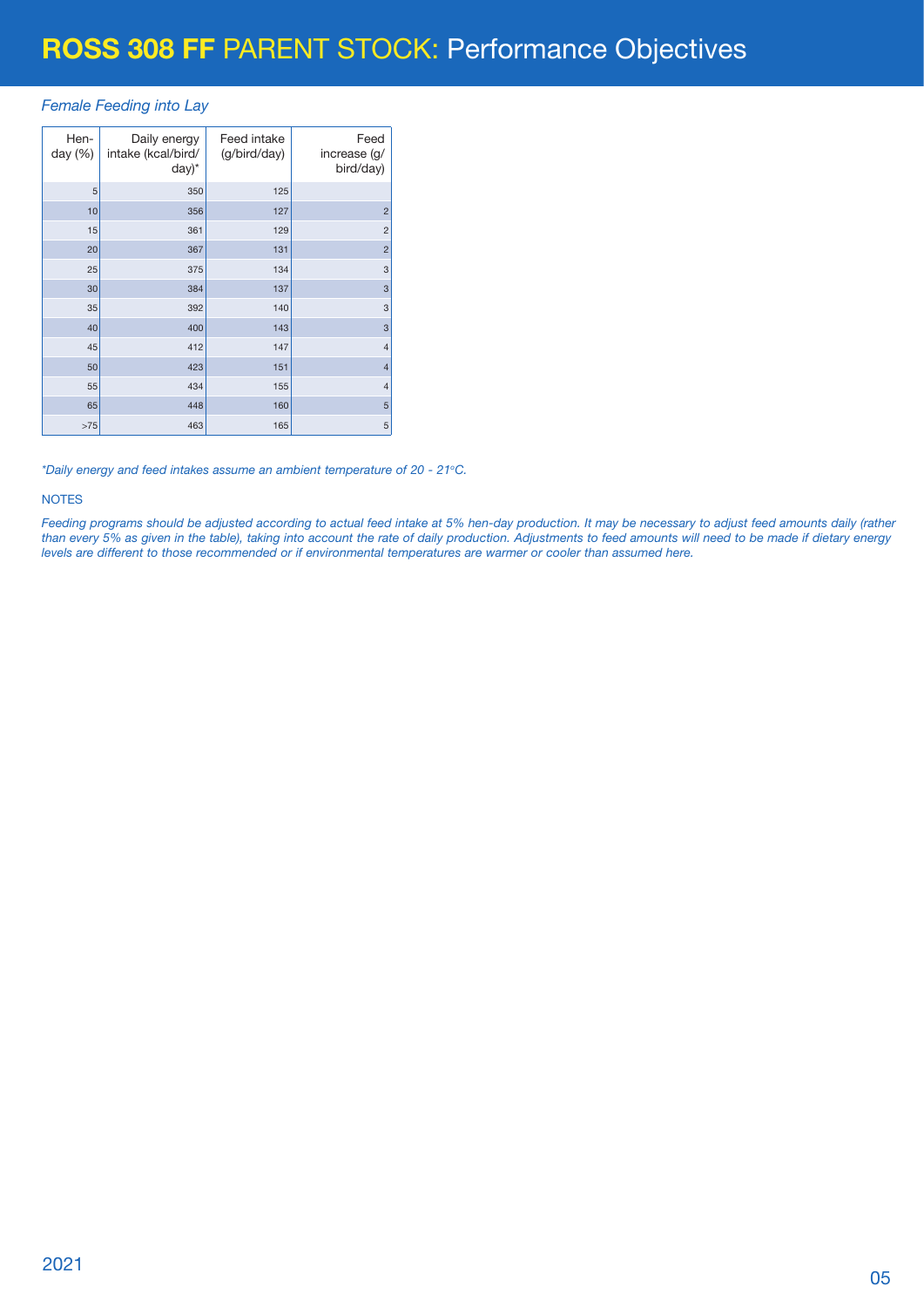### *Weekly Egg Production*

| Week of<br>production     | Age<br>(days) | Age<br>(weeks) | Hen-housed<br>(% ) | Hen-week<br>$(%)^*$ | Eggs/<br>birds/week | Eggs/<br>bird/cum. | Hatching<br>eggs/bird/<br>week** | Hatching<br>eggs/birds/<br>cum. | Hatching<br>egg<br>utilization<br>weekly | Hatching<br>egg<br>utilization<br>cum. |
|---------------------------|---------------|----------------|--------------------|---------------------|---------------------|--------------------|----------------------------------|---------------------------------|------------------------------------------|----------------------------------------|
| $\overline{1}$            | 161           | 23             | 5.4                | 5.4                 | 0.4                 | 0.4                |                                  |                                 |                                          |                                        |
| $\overline{2}$            | 168           | 24             | 23.9               | 24.0                | 1.7                 | 2.1                | 1.0                              | 1.0                             | 61.8                                     | 50.5                                   |
| $\ensuremath{\mathsf{3}}$ | 175           | 25             | 53.7               | 54.1                | 3.8                 | 5.8                | 2.7                              | 3.7                             | 72.0                                     | 64.4                                   |
| $\overline{4}$            | 182           | 26             | 74.7               | 75.3                | 5.2                 | 11.0               | 4.5                              | 8.3                             | 86.8                                     | 75.0                                   |
| $\overline{5}$            | 189           | 27             | 83.5               | 84.4                | 5.8                 | 16.9               | 5.2                              | 13.5                            | 89.8                                     | 80.1                                   |
| 6                         | 196           | 28             | 87.5               | 88.6                | 6.1                 | 23.0               | 5.6                              | 19.2                            | 92.2                                     | 83.3                                   |
| $\overline{7}$            | 203           | 29             | 88.7               | 90.0                | 6.2                 | 29.2               | 5.8                              | 25.0                            | 94.1                                     | 85.6                                   |
| $\,$ 8 $\,$               | 210           | 30             | 87.8               | 89.3                | 6.1                 | 35.4               | 5.8                              | 30.9                            | 94.6                                     | 87.2                                   |
| $\overline{9}$            | 217           | 31             | 86.8               | 88.4                | 6.1                 | 41.5               | 5.8                              | 36.6                            | 95.1                                     | 88.3                                   |
| 10                        | 224           | 32             | 85.8               | 87.6                | 6.0                 | 47.5               | 5.7                              | 42.4                            | 95.5                                     | 89.3                                   |
| 11                        | 231           | 33             | 84.8               | 86.8                | 5.9                 | 53.4               | 5.7                              | 48.1                            | 96.0                                     | 90.0                                   |
| 12                        | 238           | 34             | 83.7               | 85.8                | 5.9                 | 59.3               | 5.6                              | 53.7                            | 96.0                                     | 90.6                                   |
| 13                        | 245           | 35             | 82.6               | 84.8                | 5.8                 | 65.1               | 5.6                              | 59.3                            | 96.0                                     | 91.1                                   |
| 14                        | 252           | 36             | 81.5               | 83.9                | 5.7                 | 70.8               | 5.5                              | 64.7                            | 96.3                                     | 91.5                                   |
| 15                        | 259           | 37             | 80.4               | 82.9                | 5.6                 | 76.4               | 5.4                              | 70.2                            | 96.3                                     | 91.8                                   |
| 16                        | 266           | 38             | 79.3               | 82.0                | 5.6                 | 82.0               | 5.3                              | 75.5                            | 96.3                                     | 92.1                                   |
| 17                        | 273           | 39             | 78.2               | 81.0                | 5.5                 | 87.4               | 5.3                              | 80.8                            | 96.2                                     | 92.4                                   |
| 18                        | 280           | 40             | 77.1               | 80.0                | 5.4                 | 92.8               | 5.2                              | 86.0                            | 96.2                                     | 92.6                                   |
| 19                        | 287           | 41             | 76.0               | 79.0                | 5.3                 | 98.2               | 5.1                              | 91.1                            | 95.9                                     | 92.8                                   |
| 20                        | 294           | 42             | 74.8               | 78.0                | 5.2                 | 103.4              | 5.0                              | 96.1                            | 95.9                                     | 93.0                                   |
| 21                        | 301           | 43             | 73.6               | 76.9                | 5.2                 | 108.5              | 4.9                              | 101.1                           | 95.9                                     | 93.1                                   |
| 22                        | 308           | 44             | 72.4               | 75.8                | 5.1                 | 113.6              | 4.9                              | 105.9                           | 95.9                                     | 93.2                                   |
| 23                        | 315           | 45             | 71.2               | 74.7                | 5.0                 | 118.6              | 4.8                              | 110.7                           | 95.9                                     | 93.3                                   |
| 24                        | 322           | 46             | 70.0               | 73.6                | 4.9                 | 123.5              | 4.7                              | 115.4                           | 95.9                                     | 93.4                                   |
| 25                        | 329           | 47             | 68.8               | 72.5                | 4.8                 | 128.3              | 4.6                              | 120.0                           | 95.9                                     | 93.5                                   |
| 26                        | 336           | 48             | 67.6               | 71.4                | 4.7                 | 133.1              | 4.5                              | 124.6                           | 95.9                                     | 93.6                                   |
| 27                        | 343           | 49             | 66.4               | 70.2                | 4.7                 | 137.7              | 4.5                              | 129.0                           | 95.9<br>95.9                             | 93.7                                   |
| 28<br>29                  | 350<br>357    | 50<br>51       | 65.2<br>64.0       | 69.1<br>68.0        | 4.6                 | 142.3<br>146.8     | 4.4<br>4.3                       | 133.4<br>137.7                  | 95.9                                     | 93.8<br>93.8                           |
| 30                        | 364           | 52             | 62.8               | 66.9                | 4.5                 | 151.2              | 4.2                              | 141.9                           | 95.4                                     | 93.9                                   |
| 31                        | 371           | 53             | 61.6               | 65.7                | 4.4<br>4.3          | 155.5              | 4.1                              | 146.0                           | 95.4                                     | 93.9                                   |
| 32                        | 378           | 54             | 60.4               | 64.6                | 4.2                 | 159.7              | 4.0                              | 150.1                           | 95.4                                     | 94.0                                   |
| 33                        | 385           | 55             | 59.2               | 63.4                | 4.1                 | 163.9              | 4.0                              | 154.0                           | 95.4                                     | 94.0                                   |
| 34                        | 392           | 56             | 58.0               | 62.3                | 4.1                 | 167.9              | 3.9                              | 157.9                           | 95.4                                     | 94.0                                   |
| 35                        | 399           | 57             | 56.8               | 61.1                | 4.0                 | 171.9              | 3.8                              | 161.7                           | 95.2                                     | 94.1                                   |
| 36                        | 406           | 58             | 55.6               | 60.0                | 3.9                 | 175.8              | 3.7                              | 165.4                           | 95.0                                     | 94.1                                   |
| 37                        | 413           | 59             | 54.4               | 58.8                | 3.8                 | 179.6              | 3.6                              | 169.0                           | 95.0                                     | 94.1                                   |
| 38                        | 420           | 60             | 53.1               | 57.5                | 3.7                 | 183.3              | 3.5                              | 172.5                           | 95.0                                     | 94.1                                   |
| 39                        | 427           | 61             | 51.8               | 56.2                | 3.6                 | 186.9              | 3.4                              | 176.0                           | 95.0                                     | 94.1                                   |
| 40                        | 434           | 62             | 50.5               | 54.9                | 3.5                 | 190.5              | 3.4                              | 179.4                           | 95.0                                     | 94.2                                   |

 *\* Hen-week (%) is based on the assumption that cumulative mortality in lay is 8% with 0.2% mortality per week.*

*\*\*A hatching egg is considered to be an egg which is 50 g or heavier.*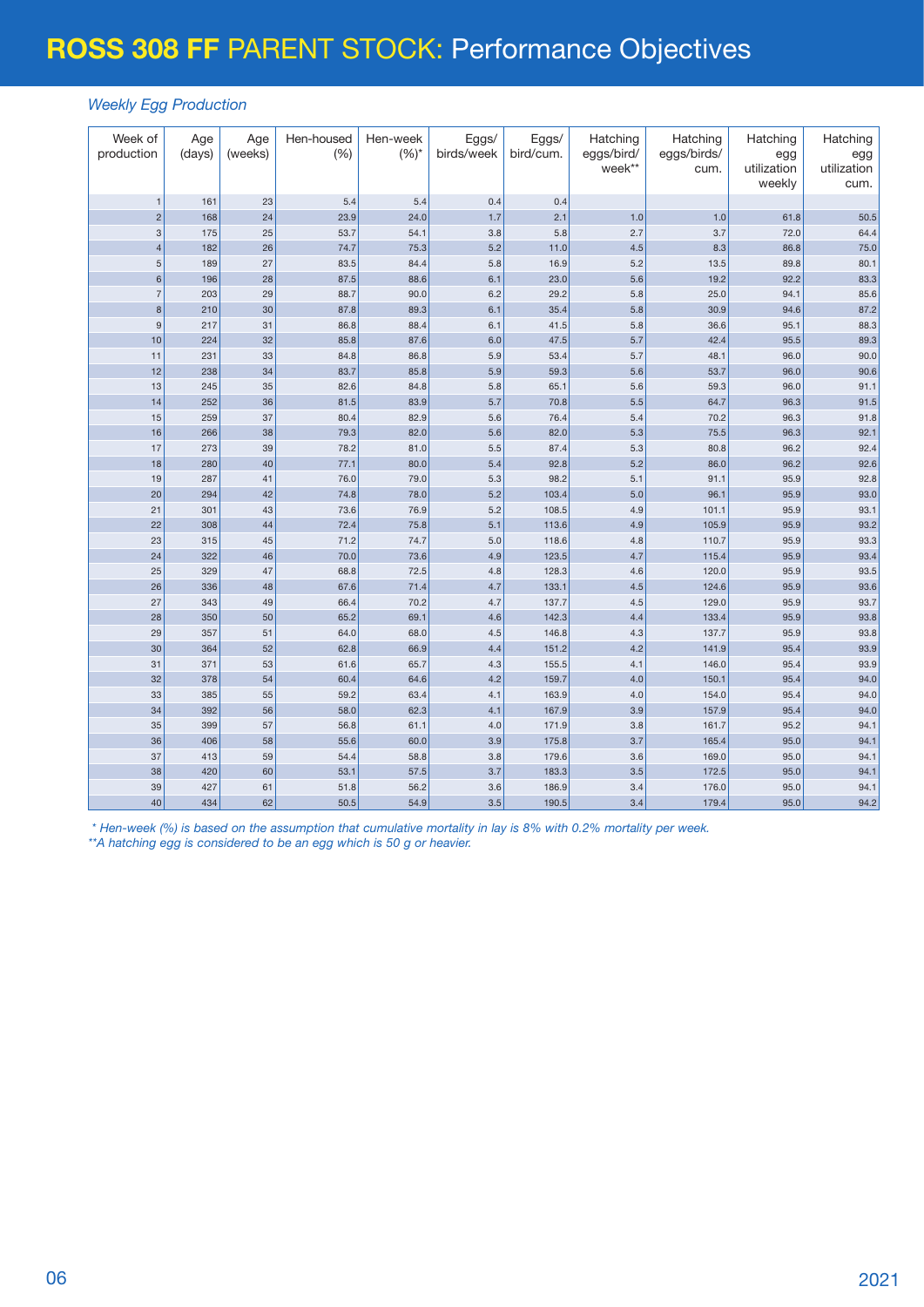### *Weekly Hatchability and Chick Production*

| Week of                  | Age    | Age     | Hatch all | Cum.                | Chicks/week | Cum. chicks |
|--------------------------|--------|---------|-----------|---------------------|-------------|-------------|
| production               | (days) | (weeks) | eggs (%)* | hatchability<br>(%) | hen-housed  | hen-housed  |
| $\mathbf{1}$             | 161    | 23      |           |                     |             |             |
| $\overline{c}$           | 168    | 24      | 71.5      | 71.5                | 0.7         | 0.7         |
| 3                        | 175    | 25      | 78.7      | 76.7                | 2.1         | 2.9         |
| $\overline{\mathcal{L}}$ | 182    | 26      | 81.6      | 79.4                | 3.7         | 6.6         |
| 5                        | 189    | 27      | 84.2      | 81.2                | 4.4         | 11.0        |
| 6                        | 196    | 28      | 86.3      | 82.7                | 4.9         | 15.9        |
| $\overline{7}$           | 203    | 29      | 88.1      | 84.0                | 5.1         | 21.0        |
| 8                        | 210    | 30      | 89.2      | 85.0                | 5.2         | 26.2        |
| 9                        | 217    | 31      | 90.1      | 85.8                | 5.2         | 31.4        |
| 10                       | 224    | 32      | 90.4      | 86.4                | 5.2         | 36.6        |
| 11                       | 231    | 33      | 90.9      | 86.9                | 5.2         | 41.8        |
| 12                       | 238    | 34      | 91.3      | 87.4                | 5.1         | 46.9        |
| 13                       | 245    | 35      | 91.1      | 87.7                | 5.1         | 52.0        |
| 14                       | 252    | 36      | 90.9      | 88.0                | 5.0         | 57.0        |
| 15                       | 259    | 37      | 90.6      | 88.2                | 4.9         | 61.9        |
| 16                       | 266    | 38      | 90.3      | 88.4                | 4.8         | 66.7        |
| 17                       | 273    | 39      | 90.0      | 88.5                | 4.7         | 71.5        |
| 18                       | 280    | 40      | 89.5      | 88.5                | 4.7         | 76.1        |
| 19                       | 287    | 41      | 89.0      | 88.6                | 4.5         | 80.7        |
| 20                       | 294    | 42      | 88.5      | 88.6                | 4.4         | 85.1        |
| 21                       | 301    | 43      | 88.0      | 88.5                | 4.4         | 89.5        |
| 22                       | 308    | 44      | 87.3      | 88.5                | 4.2         | 93.7        |
| 23                       | 315    | 45      | 86.6      | 88.4                | 4.1         | 97.9        |
| 24                       | 322    | 46      | 85.9      | 88.3                | 4.0         | 101.9       |
| 25                       | 329    | 47      | 85.2      | 88.2                | 3.9         | 105.8       |
| 26                       | 336    | 48      | 84.3      | 88.0                | 3.8         | 109.7       |
| 27                       | 343    | 49      | 83.4      | 87.9                | 3.7         | 113.4       |
| 28                       | 350    | 50      | 82.5      | 87.7                | 3.6         | 117.0       |
| 29                       | 357    | 51      | 81.6      | 87.5                | 3.5         | 120.5       |
| 30                       | 364    | 52      | 80.7      | 87.3                | 3.4         | 123.9       |
| 31                       | 371    | 53      | 79.6      | 87.1                | 3.3         | 127.2       |
| 32                       | 378    | 54      | 78.6      | 86.9                | 3.2         | 130.3       |
| 33                       | 385    | 55      | 77.5      | 86.6                | 3.1         | 133.4       |
| 34                       | 392    | 56      | 76.4      | 86.4                | 3.0         | 136.4       |
| 35                       | 399    | 57      | 75.1      | 86.1                | 2.8         | 139.2       |
| 36                       | 406    | 58      | 73.8      | 85.8                | 2.7         | 142.0       |
| 37                       | 413    | 59      | 72.5      | 85.5                | 2.6         | 144.6       |
| 38                       | 420    | 60      | 71.2      | 85.2                | 2.5         | 147.1       |
| 39                       | 427    | 61      | 69.8      | 84.9                | 2.4         | 149.5       |
| 40                       | 434    | 62      | 68.5      | 84.6                | 2.3         | 151.8       |

*\*Hatchability is based on an average egg age of 3 days.* 

*Hatchability will drop by 0.5% per day of storage between 7 and 11 days.*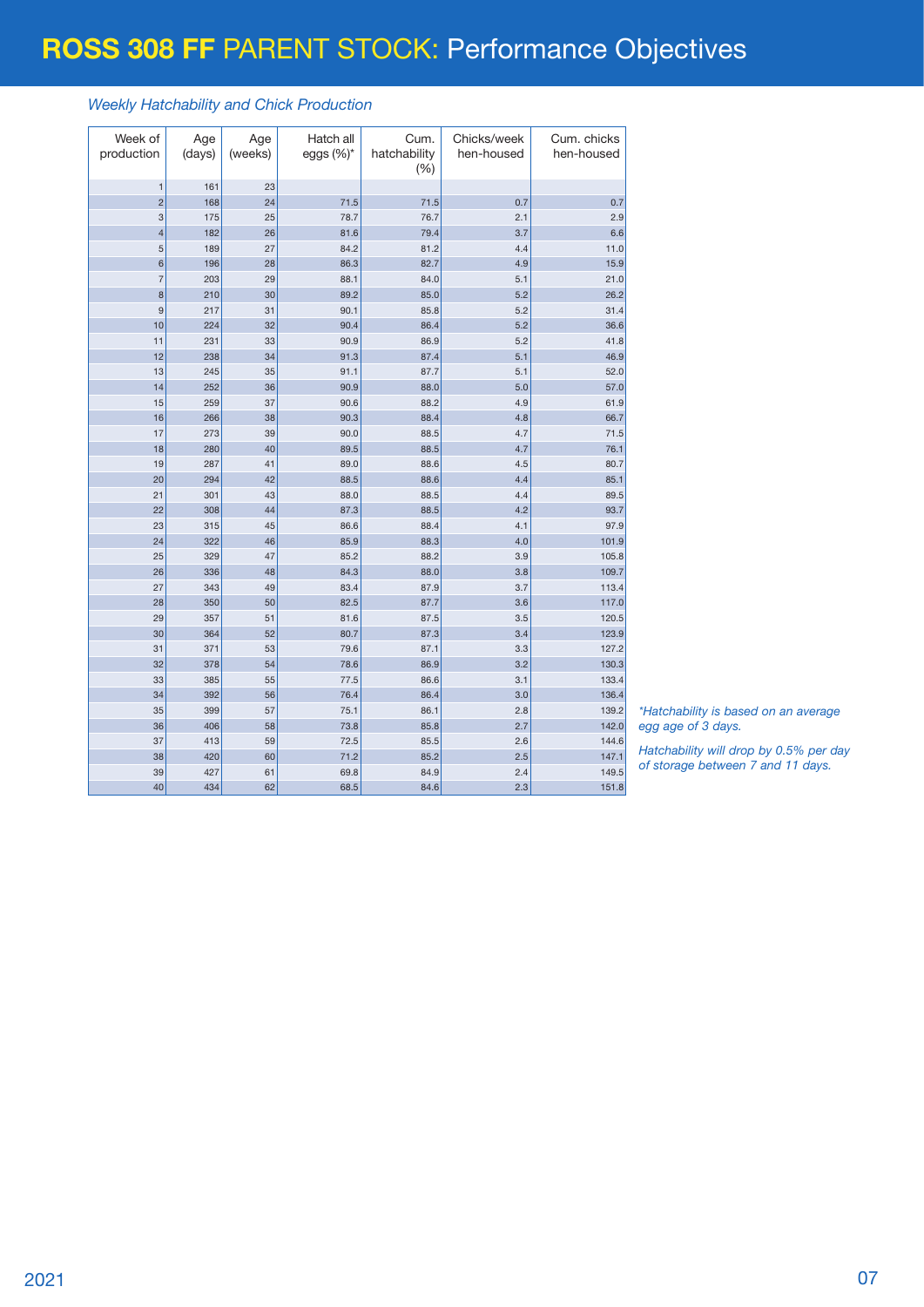## *Weekly Egg Weight and Egg Mass*

| Week of<br>production    | Age<br>(days) | Age<br>(weeks) | Hen-week<br>(%) | Egg weight<br>(g) | Egg mass<br>$(g)^*$ |
|--------------------------|---------------|----------------|-----------------|-------------------|---------------------|
| $\mathbf{1}$             | 161           | 23             | 5.4             | 47.2              | 2.6                 |
| $\overline{c}$           | 168           | 24             | 24.0            | 49.0              | 11.8                |
| 3                        | 175           | 25             | 54.1            | 50.6              | 27.4                |
| $\overline{\mathcal{A}}$ | 182           | 26             | 75.3            | 52.1              | 39.4                |
| 5                        | 189           | 27             | 84.4            | 53.3              | 45.1                |
| $6\phantom{a}$           | 196           | 28             | 88.6            | 54.3              | 48.2                |
| $\overline{7}$           | 203           | 29             | 90.0            | 55.2              | 49.8                |
| 8                        | 210           | 30             | 89.3            | 56.0              | 50.0                |
| 9                        | 217           | 31             | 88.4            | 56.8              | 50.2                |
| 10                       | 224           | 32             | 87.6            | 57.5              | 50.3                |
| 11                       | 231           | 33             | 86.8            | 57.9              | 50.3                |
| 12                       | 238           | 34             | 85.8            | 58.5              | 50.2                |
| 13                       | 245           | 35             | 84.8            | 59.1              | 50.2                |
| 14                       | 252           | 36             | 83.9            | 59.6              | 50.0                |
| 15                       | 259           | 37             | 82.9            | 60.1              | 49.9                |
| 16                       | 266           | 38             | 82.0            | 60.5              | 49.6                |
| 17                       | 273           | 39             | 81.0            | 61.0              | 49.4                |
| 18                       | 280           | 40             | 80.0            | 61.4              | 49.2                |
| 19                       | 287           | 41             | 79.0            | 61.7              | 48.8                |
| 20                       | 294           | 42             | 78.0            | 62.1              | 48.4                |
| 21                       | 301           | 43             | 76.9            | 62.5              | 48.1                |
| 22                       | 308           | 44             | 75.8            | 62.9              | 47.7                |
| 23                       | 315           | 45             | 74.7            | 63.2              | 47.2                |
| 24                       | 322           | 46             | 73.6            | 63.6              | 46.8                |
| 25                       | 329           | 47             | 72.5            | 63.9              | 46.3                |
| 26                       | 336           | 48             | 71.4            | 64.3              | 45.9                |
| 27                       | 343           | 49             | 70.2            | 64.6              | 45.3                |
| 28                       | 350           | 50             | 69.1            | 65.0              | 44.9                |
| 29                       | 357           | 51             | 68.0            | 65.2              | 44.3                |
| 30                       | 364           | 52             | 66.9            | 65.5              | 43.8                |
| 31                       | 371           | 53             | 65.7            | 65.8              | 43.3                |
| 32                       | 378           | 54             | 64.6            | 66.1              | 42.7                |
| 33                       | 385           | 55             | 63.4            | 66.4              | 42.1                |
| 34                       | 392           | 56             | 62.3            | 66.7              | 41.6                |
| 35                       | 399           | 57             | 61.1            | 67.1              | 41.1                |
| 36                       | 406           | 58             | 60.0            | 67.4              | 40.4                |
| 37                       | 413           | 59             | 58.8            | 67.6              | 39.8                |
| 38                       | 420           | 60             | 57.5            | 67.9              | 39.1                |
| 39                       | 427           | 61             | 56.2            | 68.2              | 38.4                |
| 40                       | 434           | 62             | 54.9            | 68.4              | 37.6                |

*\*Egg mass (g) = Hen-week (%) x Egg weight (g)*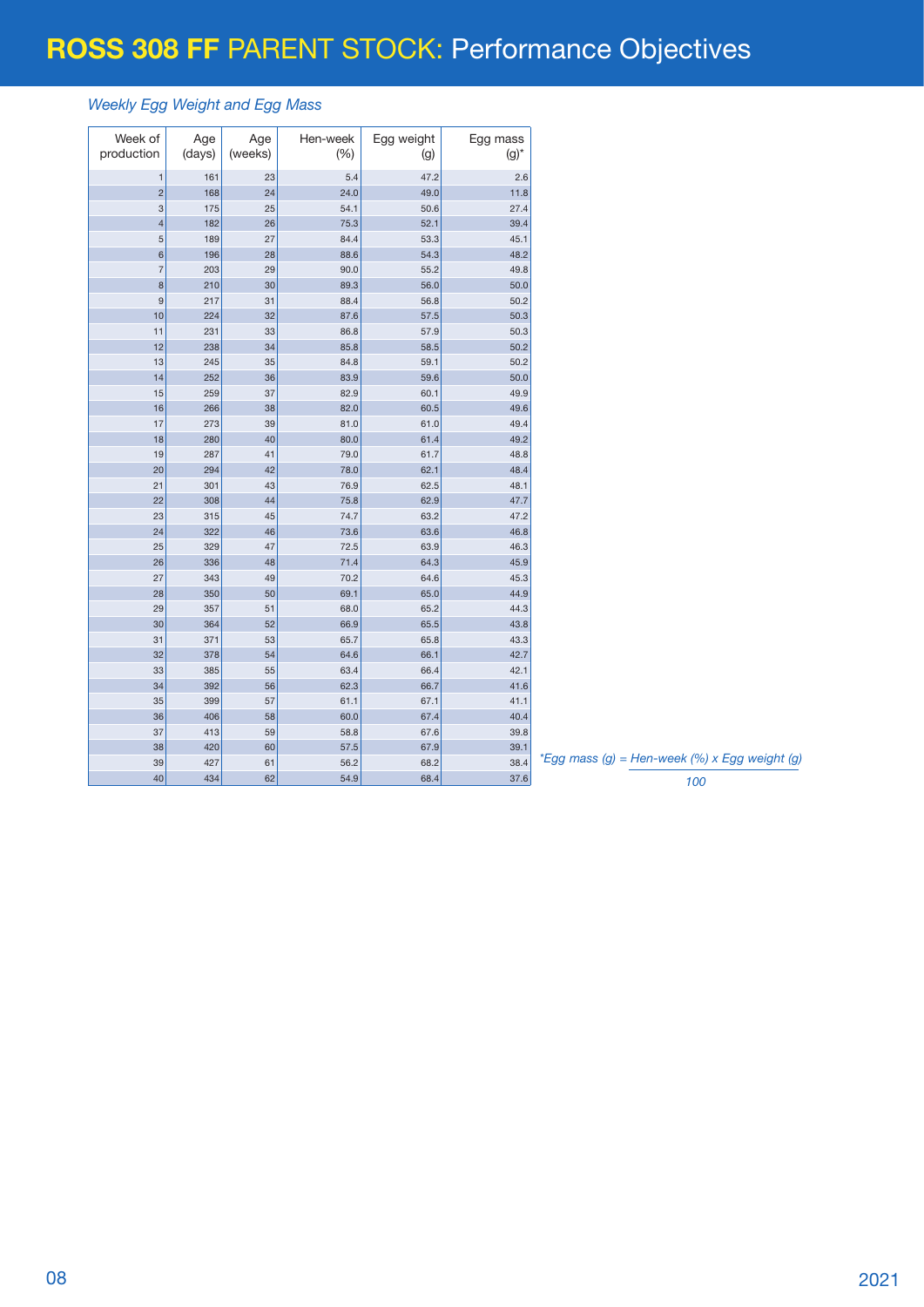| <b>Notes</b> |  |
|--------------|--|
|              |  |
|              |  |
|              |  |
|              |  |
|              |  |
|              |  |
|              |  |
|              |  |
|              |  |
|              |  |
|              |  |
|              |  |
|              |  |
|              |  |
|              |  |
|              |  |
|              |  |
|              |  |
|              |  |
|              |  |
|              |  |
|              |  |
|              |  |
|              |  |
|              |  |
|              |  |
|              |  |
|              |  |
|              |  |
|              |  |
|              |  |
|              |  |
|              |  |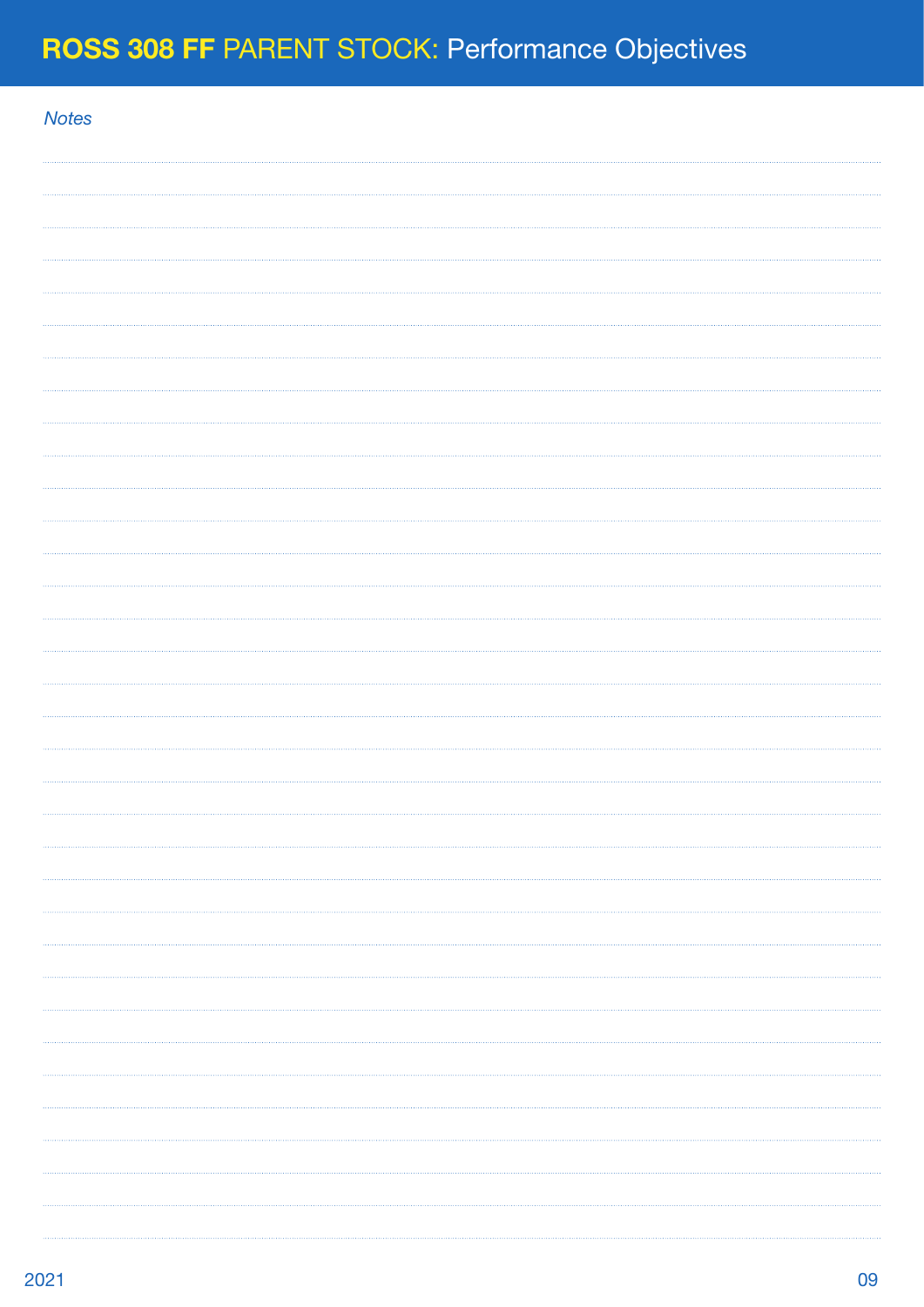| <b>Notes</b> |  |
|--------------|--|
|              |  |
|              |  |
|              |  |
|              |  |
|              |  |
|              |  |
|              |  |
|              |  |
|              |  |
|              |  |
|              |  |
|              |  |
|              |  |
|              |  |
|              |  |
|              |  |
|              |  |
|              |  |
|              |  |
|              |  |
|              |  |
|              |  |
|              |  |
|              |  |
|              |  |
|              |  |
|              |  |
|              |  |
|              |  |
|              |  |
|              |  |
|              |  |
|              |  |